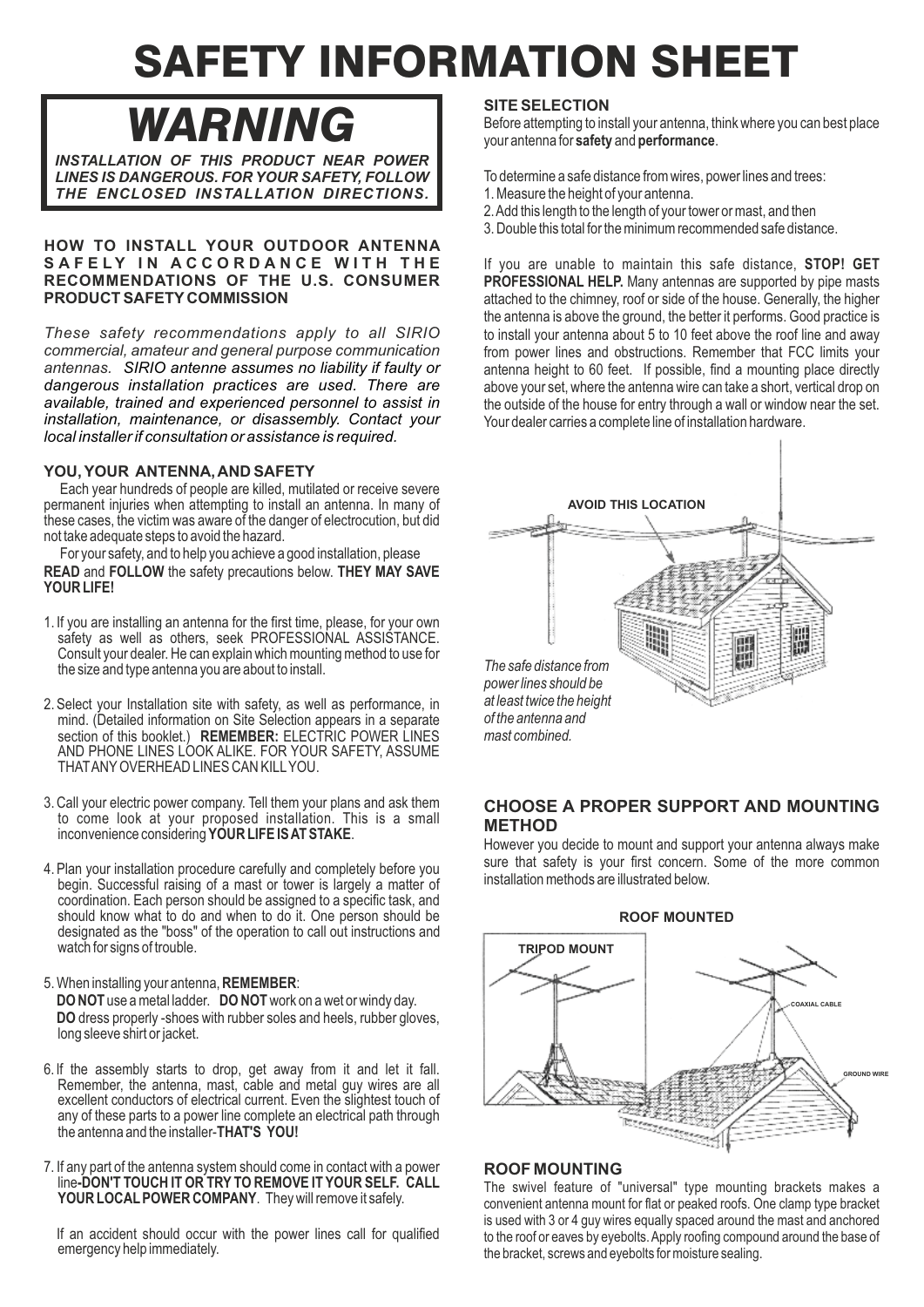# **TELESCOPING MAST**

Guy wires should be equally spaced in at least three directions. Use at least three guy wires for each 10 foot section of mast.

# **SIDE OF HOUSE MOUNTING**

The safe distance from power lines is at least twice the height of antenna and mastcombined. Where roofoverhang is not excessive, the side ofthe house provides a convenient mounting. Position the brackets over a stud if possible, one above the other, and space two or three feet apart. For metal siding, first mark mounting holes, then drill pilot holes through the siding to accept mounting screws.

## **TOWER**

Tower safety is paramount to a good installation and requires that you take location, tree growth, soil depth and proximity to buildings into consideration. Tower foundations must be securely based on a solid concrete/ tower mounting plate. An alternative is to sink a 4-6 foot section of tower into a concrete base for an extremely rugged mount. Proper guying is essential to a safe weatherresistant installation that must handle severe wind loading and is best accomplished with preformed guy grips, torque brackets and turnbuckles. When working on towers always use a safety belt made of high quality web-type material



## **CHIMNEY MOUNTING**

The chimney is often an easy and convenient mounting place. But the chimney must be strong enough to support the antenna in high winds. Do not use a chimney that has loose bricks or mortar. A good chimney mount makes use of a 5 or 10 foot, 1-1/4" diameter steel mast, and a heavy duty two strap clamp-type bracket. Install the upper bracketjust below the top course of bricks, and the lower bracket two or three feet below the upper bracket. For maximum strength, space the brackets as lar apart as possible. SAFETY INFORMATION SHEET ID416 Rev.C



# **GENERAL INSTALLATION INSTRUCTIONS FOR MAST MOUNTED ANTENNAS**

- 1. Assemble your new antenna on the ground at the installation site. Keep separate assembly instructions that come with it. Large CB and Amateur beams may have to be finally assembled on the tower or mast.
- 2. On the ground, clamp the antenna to mast and connect the coaxial cable to the antenna.
- 3. To insure that the mast does not fall the "wrong way" if it should get away during the installation or takedown, durable non-conductive rope should be secured at each two foot level as the mast is raised. The boss stands in a position where he can yank or pull the ropes if the need arise to deflect the falling mast away from hazards (such as power lines) into a "safe fall" (such as a yard or driveway). The ropes are tied taut at the base of the mast after installation and in place at the various levels.
- 4. Install selected mounting bracket.
- 5. If you are going to use guy wire installation instead of a mounting bracket:
	- install guy anchor bolts
	- estimate length of guy wire and cut
	- attach a mast using guy ring
- 6. Carefully take antenna and mast assembly to mounting bracket and insert. Tighten camp bolts. In case of guyed installation, it will be necessary to have at least a second person hold the mast upright while the guy wires are attached and tightened to the anchor bolts.
- 7. Install self-adhering "**DANGER**" label packaged in antenna hardware kit at eye level on your mast.
- 8. Install ground rod to drain off static electricity build-up and connect ground wire to mast and ground rod. Use special ground rods, not a spare piece of pipe.

### **EXAMPLE OF ANTENNAGROUNDING AS PER NATIONALELECTRICAL CODE INSTRUCTIONS**

- 1. Use No. 10 AWG copper or No. 8 AWG or larger copper-clad steel or bronze wire, as ground wires for both mast and lead-in. Securely clamp the wire to the bottom of the mast.
- 2. Secure lead-in wire from antenna to antenna discharge unit and mast ground wire to house with stand-off insulators spaced from 4 feet (1.2 meters) to 6 feet (1.8 meters) apart.
- 3. Mount antenna discharge unit as close as possible to where the lead-in wire enters the house.
- 4. Drill a hole in wall (CAREFUL! There are wires in thatwall.) near your set just large enough to permit entry of cable.
- 5. Push cable through hole and form a rain drip loop close to where it enters the house.
- 6. Put small amount of caulking around cable where it enters house to keep out drafts.
- 7. Install static electricity discharge unit.
- 8. Connect antenna cable to the set.

You should not attempt to raise a mast in excess of 30 feet in height/length (not including the antenna proper) in a fullyextended condition. Thirty to fifty foot tubular masts must be elevated , a section at a time, with the base or outer section secured in place with guy wires. **GET PROFESSIONAL HELP.** 





All articles displaying this symbol on the body, packaging or instruction manual of same, must not be thrown away into normal disposal bins but brought to specialised waste disposal centres. Here, the various materials will be divided by characteristics and recycles, thus making an important contribution to environmental protection.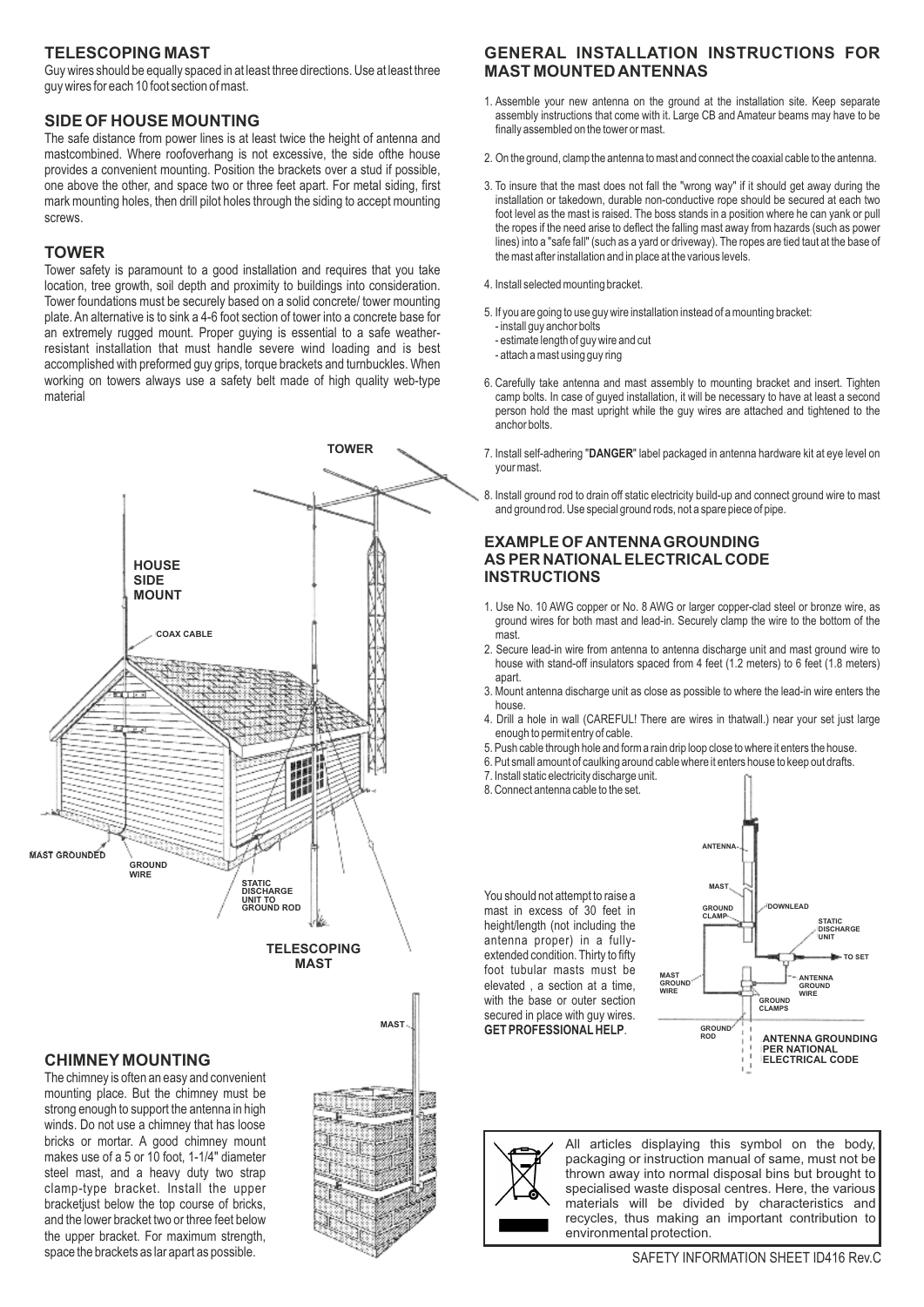# **FOGLIO INFORMATIVO DI SICUREZZA IT** *L'INSTALLAZIONE DI QUESTO PRODOTTO VICINO ALLE LINEE DELL'ALTA TENSIONE E' PERICOLOSA. ATTENZIONE*

*SIRIO antenne non si assume alcuna responsabilità se si utilizzano pratiche di installazione pericolose. E' disponibile personale qualificato e con esperienza per assistervi nell installazione, manutenzione, o lo smontaggio. Contattate il vostro installatore locale per richiedere una consulenza o assistenza.*

*SEGUIRE LE ISTRUZIONI PER LAVOSTRASICUREZZA*

- **1.** Se state installando un'antenna per la prima volta, richiedete un'ASSISTENZA PROFESSIONALE. Consultate il vostro rivenditore che saprà spiegarvi il metodo più idoneo e sicuro per montare il tipo di antenna che volete utilizzare.
- **2.** Scegliete il luogo più sicuro per l'installazione. La distanza di sicurezza dalle linee dell'alta tensione deve essere almeno due volte l'altezza dell'antenna con il palo. **RICORDATE: LE LINEE DELL'ALTA TENSIONE E LE LINEE TELEFONICHE SONO SIMILI PERTANTO STATE LONTANO DA QUALSIASI LINEA DI TENSIONE. POTREBBE UCCIDERVI !!** Quando installate la vostra antenna, **RICORDATE:**
	- **a) NON USATE** scale di metallo;
	- **b) NON LAVORATE** in un giorno di vento o di pioggia;
	- **c) UTILIZZATE** un abbigliamento appropriato (scarpe con suola in gomma, guanti in gomma, maglia con manica lunga)
- **3.** Se il vostro impianto inizia a cedere, allontanatevi e lasciatelo cadere. Ricordate che l'antenna, il palo, il cavo e i fili di metallo sono ottimi conduttori di elettricità. Anche il contatto più lieve di una di queste parti alle linee dell'alta tensione provoca un collegamento elettrico dalla linea all'installatore attraverso l'antenna.
- **4.** Se una qualsiasi parte dell'antenna dovesse entrare in contatto con una linea di elettricità, **NON TOCCATELA.** Chiamate gli operatori della società elettrica, sapranno rimuoverla in modo sicuro e corretto.

#### **ISTRUZIONI GENERALI**

- **1.** Seguire attentamente le istruzioni di montaggio sul foglio illustrativo allegato al prodotto.
- **2.** Collegare il palo di sostegno a terra utilizzando una trecciola in rame con una sezione di almeno 6 mm $^2$ .
- **3.** Assicurarsi del corretto serraggio di dadi e viti.
- **4.** Se necessario (zone molto ventose o palo di sostegno molto lungo) si consiglia l'utilizzo di tiranti di controventatura.
- **5. NON SOSTARE**vicino all'antenna mentre sta trasmettendo.
- **6.** Si consiglia di rispettare sempre la potenza massima stabilita dalle norme vigenti
- **7.** Attaccare sul palo di sostegno l'etichetta autoadesiva **"DANGER"** contenuta nella confezione in posizione visibile (altezza occhi).

#### **INFORMAZIONE AGLI UTENTI ITALIANI INFO FOR ITALIAN USERS ONLY**

**ai sensi dell'art.13 del Decreto Legislativo 25 luglio 2005, n. 151 «Attuazione Direttive 2002/95/CE, 2002/96/CE e 2003/108/CE», relative alla riduzione dell'uso di sostanze pericolose nelle apparecchiature elettriche ed elettroniche, nonché allo smaltimento dei rifiuti».**

Il simbolo del cassonetto barrato indica che il prodotto alla fine della propria vita utile deve essere raccolto separatamente dagli altri rifiuti.

L'utente dovrà, pertanto, conferire l'apparecchiatura giunta a fine vita agli idonei centri di raccolta differenziata dei rifiuti elettrici ed elettrotecnici, oppure riconsegnare al rivenditore al momento dell'acquisto di una nuova apparecchiatura di tipo equivalente, in ragione di uno a uno. L'adeguata raccolta differenziata e l'avvio al riciclaggio, al trattamento e allo smaltimento ambientale compatibile contribuisce ad evitare effetti negativi sull'ambiente e sulla salute e favorisce il reimpiego e/o riciclo dei materiali. Lo smaltimento dei rifiuti abusivo del prodotto da parte dell'utente comporta l'applicazione delle sanzioni amministrative previste dalla normativa vigente.

# **I N F O RMAT I O N S D E S É C U R I T É** *L'INSTALLATION DE CE PRODUIT PROCHE DE LIGNES A HAUTE TENSION EST DANGEREUSE. POUR VOTRE SECURITE, SUIVEZ LES INDICATIONS JOINTES.* **FR** *ATTENTION*

*Sirio Antenne n'assure aucune responsabilité en cas d'installation défectueuse ou dangereuse. Il est indispensable de disposer de personnel compétent et expérimenté pour aider à l'installation, l'entretien ou le démontage du produit. Contactez votre installateur pour demander une assistance.*

- **1.** Si vous installez une antenne pour la première fois, pour votre sécurité, faitesvous assister et conseiller par un PROFESSIONNEL. Consultez votre revendeur qui pourra vous expliquer la méthode de montage à utiliser en fonction de de la taille et du type d'antenne que vous souhaitez monter.
- **2.** Choisissez un endroit d'installation sûr. La distance de sécurité par rapport à des lignes à haute tension, doit être d'au moins deux fois la hauteur de l'antenne et du mât. **RAPPEL: LES LIGNES A HAUTE TENSION ET LES LIGNES TELEPHONIQUES PEUVENT SE CONFONDRE. UNE LIGNE A HAUTE TENSION PEUT VOUS TUER !** Quand vous installez une antenne,

**RAPPELEZ-VOUS :**

- **a) N'UTILISEZ PAS** d'échelle métallique,<br>**b) NE TRAVAILLEZ PAS** un jour humide d
- **b) NE TRAVAILLEZ PAS** un jour humide ou venteux,<br> **c) UTILISEZ** des vêtements appropriés (chaus
- **c) UTILISEZ** des vêtements appropriés (chaussure et talons en caoutchouc, gants en caoutchouc, chemise ou veste à manches longues).
- **3.** Si l'assemblage commence à tomber, s'en éloigner et le laisser tomber. Rappelez-vous que l'antenne, le mât, les câbles et les fils de fer sont d'excellents conducteurs de courant électrique. Même le plus léger contact d'une de ces pièces avec une ligne haute tension peut créer un contact électrique au travers de l'antenne et de l'installateur.
- **4.** Si l'une des parties de l'antenne et des accessoires, venaient à être en contact avec une à ligne haute tension, **NE TOUCHEZ A RIEN, N'ESSAYEZ PAS DE DEMONTER VOUS-MÊME. APPELEZ LE FOURNISSEUR D'ELECTRICITE**qui démontera l'antenne avec les précautions requises.
- **IINSTRUCTIONS GENERALES pour les antennes montées sur un mât: 1.** Suivez avec attentions les instructions de montage du produit.
- 
- **2.** Branchez votre mât à la masse en utilisant un fil de cuivre d'une section minimale de 6 mm<sup>2</sup>.
- **3.** Faîtes attention au bon serrage des écrous et des vis.
- **4.** Si nécessaire (endroits venteux ou mâts très hauts) utilisez des haubans.
- **5. NE RESTEZ PAS**à côté de votre antenne si celle-ci est en émission (TX).
- **6.** Respectez strictement la puissance maximale exigée par la loi et la règlementation.
- **7.** Mettez un autocollant **«DANGER»** sur le mât, à hauteur des yeux.



Tous les articles présentant ce symbole sur le corps, l'emballage ou le manuel d'utilisation de celui-ci ne doivent pas être jetés dans des poubelles normales mais être amenés dans des centres de traitement spécialisés. Là, les différents matériaux seront séparés par caractéristiques et recyclés, permettant ainsi de contribuer à la protection de l'environnement.

# **SICHERHEITS-INFORMATIONSBLATT DE** *DIE INSTALLATION DIESES PRODUKTS IN DER NÄHE VON WARNUNG*

*STROMLEITUNGEN IST GEFÄHRLICH. BEFOLGEN SIE ZU IHRERSICHERHEITDIEFOLGENDENANWEISUNGEN.*

*SIRIO Antenne übernimmt keine Haftung, wenn fehlerhafte oder gefährliche Installationspraktiken angewandt werden. Es steht geschultes und erfahrenes Personal zur Verfügung, um Sie bei der Installation, Wartung oder Demontage zu unterstützen. Kontaktieren Sie Ihren Fachhändler, wenn Beratung oder Unterstützung erforderlich ist*

- **1.** Wenn Sie zum ersten Mal eine Antenne installieren, sollten Sie sich von Ihrem Fachhändler beraten lassen. Er kann Ihnen erklären, welche Montagemethode für die Größe und den Typ der Antenne, die Sie montieren wollen, zu verwenden ist.
- **2.** Wählen Sie Ihren Installatiosort unter dem Gesichtspunkt der Sicherheit aus. Der Sicherheitsabstand von Stromleitungen sollte mindestens das Doppelte der gemeinsamen Länge von Antenne und Mast betragen. **OFT KÖNNEN SIE ALS LAIE ELEKTRISCHE STROMLEITUNGEN UND TELEFONLEITUNGEN NICHT UNTERSCHEIDEN. - GEHEN SIE ZU IHRER EIGENEN SICHERHEIT ZUNÄCHST EINMAL DAVON AUS, DASS JEGLICHE LUFTLEITUNGEN SIE TÖTEN KÖNNTE !!**  Wenn Sie Ihre Antenne installieren, **DENKEN SIE DARAN:**
	- **a) Verwenden sie keine Metall-Leiter.**
	- **b) Führen sie diese Arbeiten, wenn möglich, nicht an regnerischen oder stürmischen Tagen aus.**
	- **c) Achten sie auf richtige Kleidung:** (Schuhe mit Gummisohlen und -absätzen, Gummihandschuhe, Hemd bzw. Jacke mit langen Armen).
- **3.** Sollte bei der Montage Antenne oder Mast aus irgendwelchen Gründen hinfallen, sollten Sie diese in diesem Moment nicht mehr berühren. Denken Sie daran, daß Antenne, Mast, Kabel und metallische Verankerungsdrähte ausgezeichnete Leiter von elektrischen Strom sind. Selbst die leichteste Berührung dieser Teile mit einer Stromleitung erzeugt einen elektrischen Stromkreis und kann Sie sofort töten.

**4.** Wenn irgendein Teil des Antennensystems mit einer Stromleitung in Kontakt kommen sollte, **BERÜHREN SIE ES NICHT UND VERSUCHEN SIE NICHT, ES SELBST ZU ENTFERNEN. RUFEN SIE IHRE ÖRTILICHE ELEKTRIZITÄTSGESELLSCHATF AN.** Die Fachleute dieser Gesellschaften werden das Problem sicher und gefahrlos lösen. **ALLGEMEINE MONTAGEANWEISUNGEN FÜR ANTENNEN, DIE AUF EINEM MAST** 

#### **MONTIERT SIND:**

- **1.** Befolgen Sie sorgfältig die Montageanweisungen des Produkts.
- **2.** Verbinden Sie Ihren Mast mit einem guten Erdungspotential, indem Sie einen Kupferdraht mit einem Querschnitt von mindestens 6 mm<sup>2</sup> verwenden.
- **3.** Achten Sie auf den korrekten Sitz von Muttern und Schrauben.
- **4.** Wenn notwendig (Gegenden mit häufigen starken Winden bzw. Stürmen oder sehr hohe Masten) wird die Verwendung von speziellen Abspannseilen (Erhältlich im guten Fachhandek) empfohlen.
- **5. Halten Sie sich nicht** in der Nähe Ihrer Antenne auf, während Ihr Funkgerät im